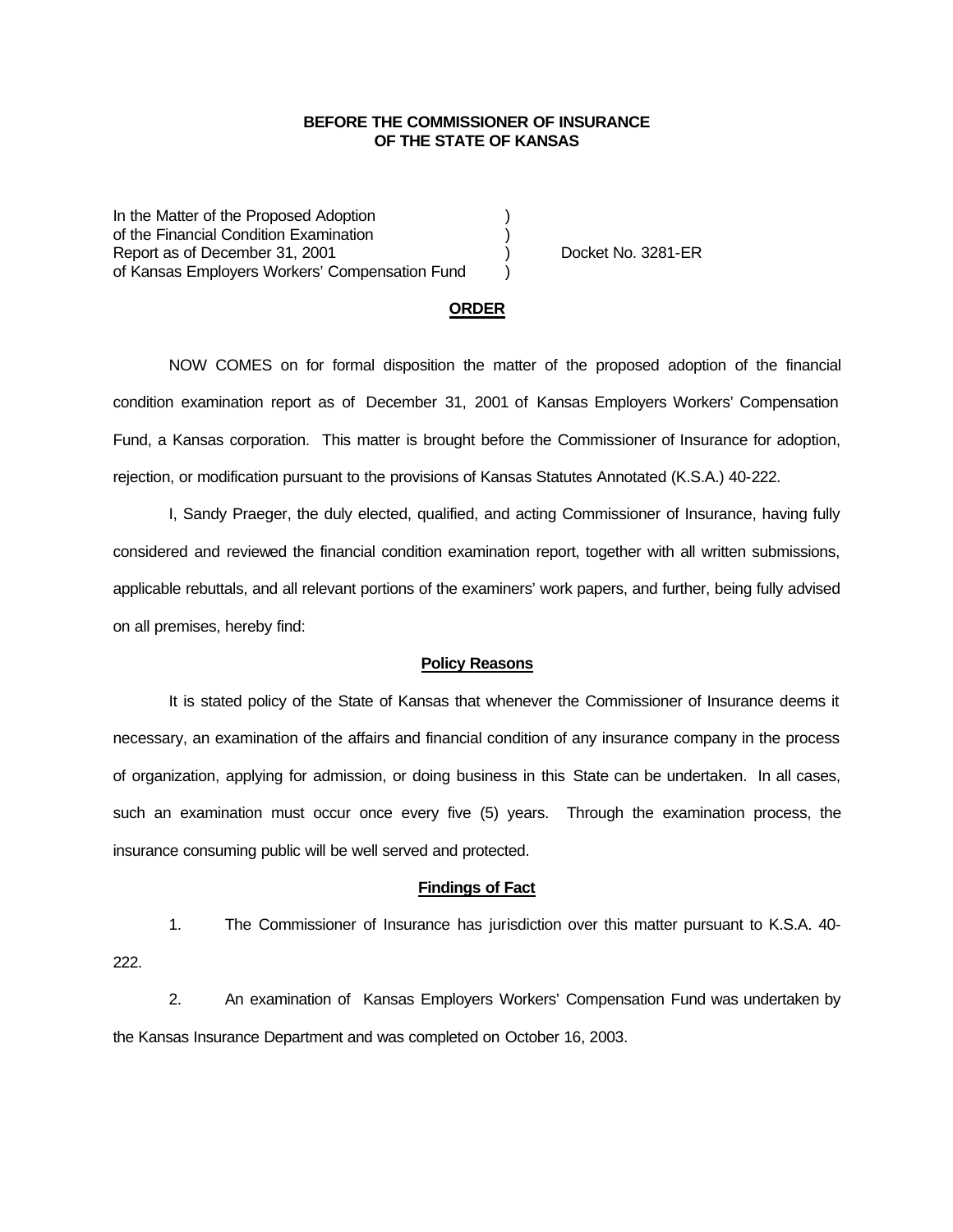3. The examiner-in-charge tendered and filed with the Kansas Insurance Department a verified written report of the examination within thirty (30) days following completion of the examination, to wit; October 16, 2003.

4. Following receipt of the verified report, the Kansas Insurance Department transmitted the report to Kansas Employers Workers' Compensation Fund on October 16, 2003, with a duly executed notice advising the company of its opportunity to prepare and submit to the Kansas Insurance Department a written submission or rebuttal with respect to any and all matters contained in the report. Kansas Employers Workers' Compensation Fund was further advised that any written submission or rebuttal needed to be filed with the Kansas Insurance Department no later than thirty (30) days after receipt of the verified report.

5. Kansas Employers Workers' Compensation Fund filed a verbal Acceptance of the verified report on January 23, 2004.

6. Based upon the verbal submission tendered by Kansas Employers Workers' Compensation Fund, the company takes no exceptions to matters contained in the verified report.

7. Within thirty (30) days of the end of the time period allowed for written submission or rebuttal, the Commissioner of Insurance fully reviewed the report, together with all written submissions and rebuttals provided by Kansas Employers Workers' Compensation Fund. The Commissioner of Insurance further reviewed all relevant workpapers.

8. No other written submissions or rebuttals were submitted by Kansas Employers Workers' Compensation Fund.

## **Conclusion of Law**

9. K.S.A. 40-222(d)(2) provides:

"Within 30 days of the end of the period allowed for the receipt of written submissions or rebuttals, the commissioner shall fully consider and review the report, together with any written submissions or rebuttals and any relevant portions of the examiners workpapers and enter an order:

(A) Adopting the examination report as filed or with modification or corrections. If the examination report reveals that the company is operating in violation of any law, regulation or prior order of the commissioner, the commissioner may order the company to take any action the commissioner considers necessary and appropriate to cure such violations; or